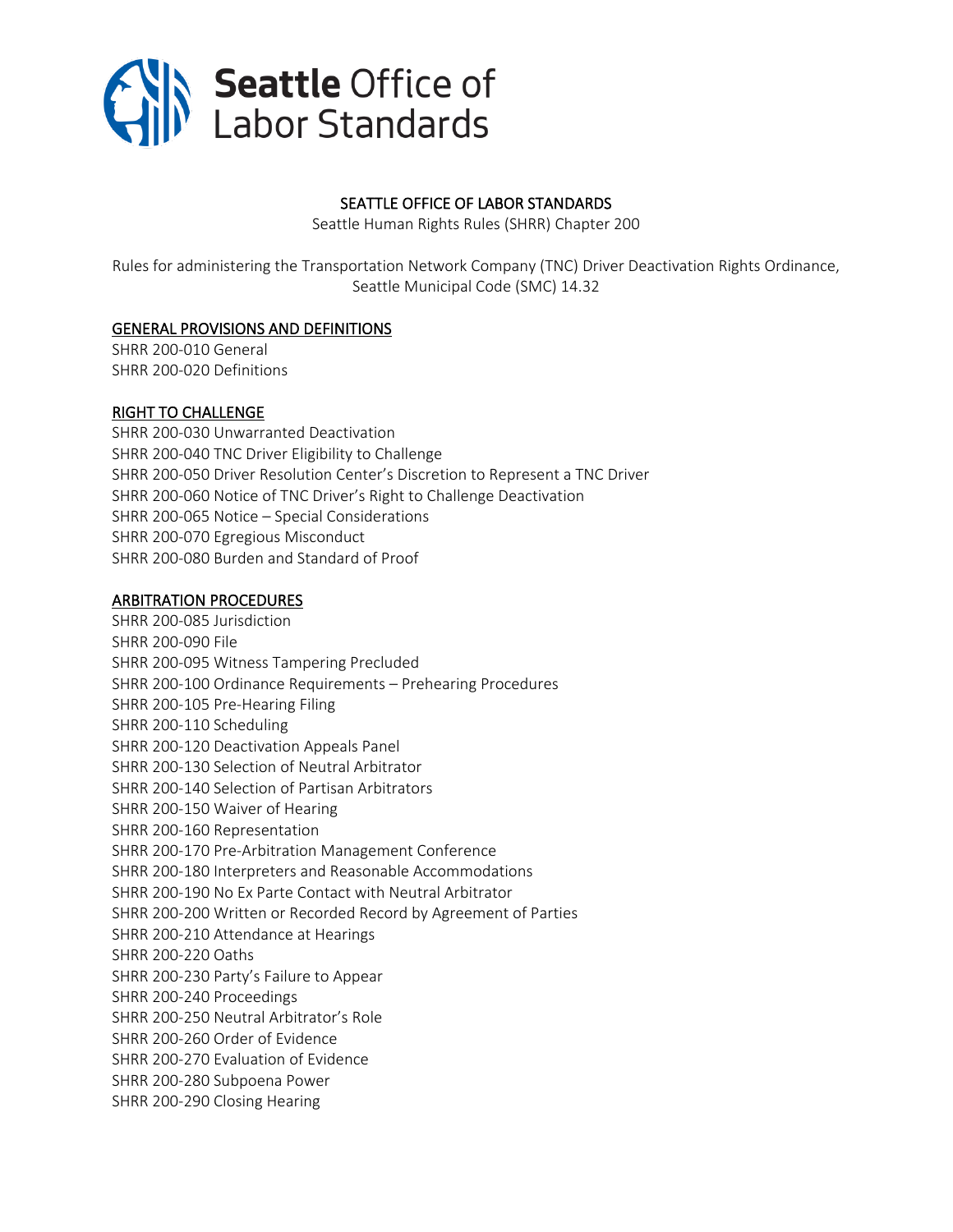## [POST-ARBITRATION RULES](#page-13-2)

[SHRR 200-300 Award and Opinion](#page-13-3) [SHRR 200-310 Release of Documents to Judicial Proceedings](#page-14-0) [SHRR 200-320 Judicial Proceedings](#page-14-1)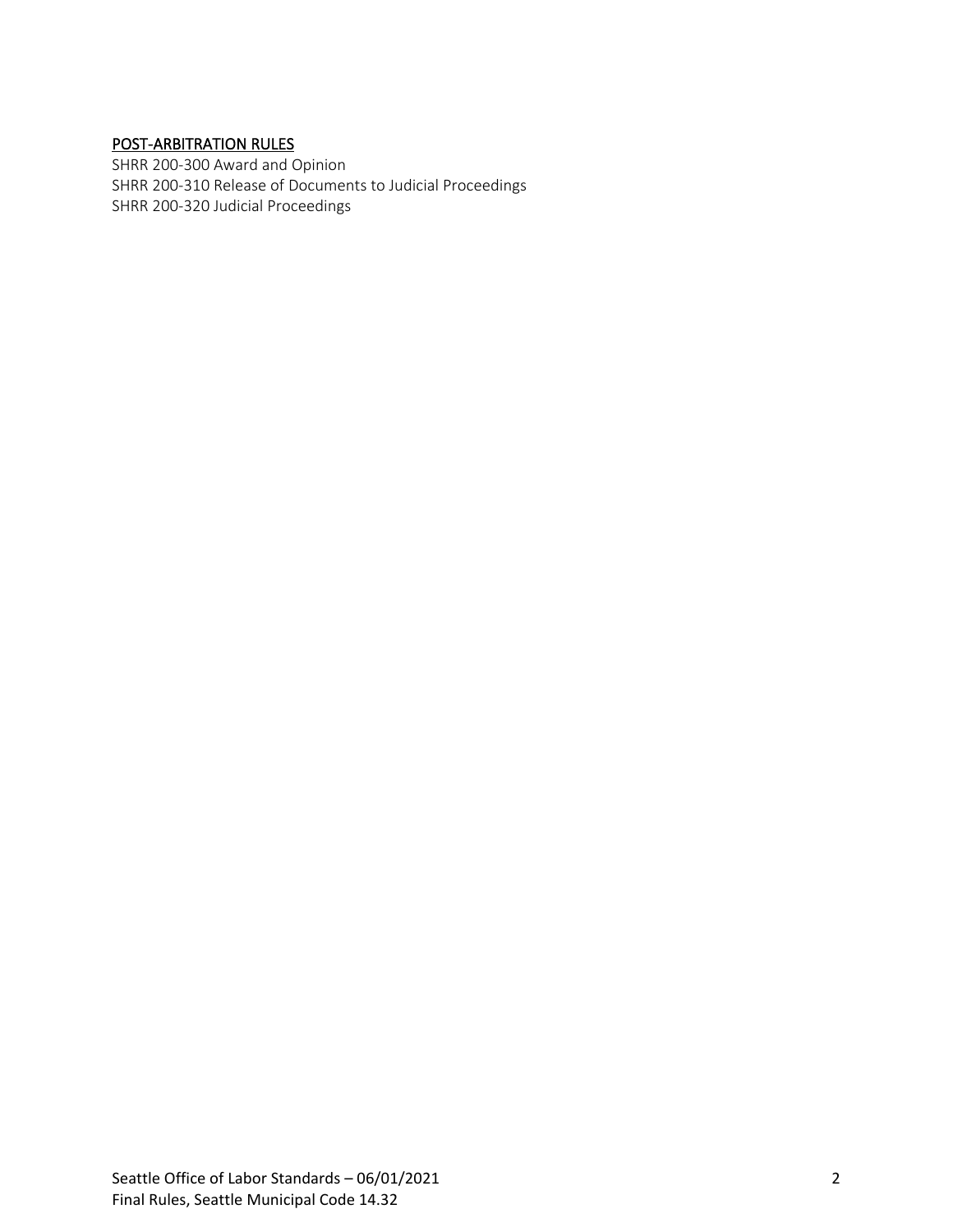# <span id="page-2-0"></span>GENERAL PROVISIONS AND DEFINITIONS

## <span id="page-2-1"></span>SHRR 200-010 General

- **1.** Purpose. These rules govern the practices of the Seattle Office of Labor Standards in administering requirements for Transportation Network Company (TNC) driver deactivation under Seattle Municipal Code 14.32 (Transportation Network Company (TNC) Driver Deactivation Rights Ordinance or Deactivation Ordinance) and the administration of the Deactivation Ordinance.
- 2. Practice where Rules do not Govern. If a matter arises in administering the Deactivation Ordinance that is not specifically covered by these rules, the Director shall specify the practices to be followed.
- 3. Construction of Rules. These rules shall be liberally construed to permit the Seattle Office of Labor Standards, Neutral Arbitrators, and the Driver Resolution Center to accomplish their administrative duties in implementing the Deactivation Ordinance, providing specificity where the Deactivation Ordinance calls for it explicitly or as the Director deems necessary, appropriate or convenient.
- 4. Severability. These rules are declared to be separate and severable. If any clause, sentence, paragraph, subdivision, section, subsection or portion of these rules or the application thereof to any TNC, TNC driver, or circumstance, is held to be invalid, it shall not affect the validity of the remainder of these rules, or the validity of the application of the rules to other persons or circumstances.
- 5. Force of Law. These Rules supplement the provisions of the Deactivation Ordinance and shall have the force and effect of law.

## <span id="page-2-2"></span>SHRR 200-020 Definitions

Terms are defined consistently with those in SMC 14.32.020 with the following supplemental definitions.

- 1. Arbitration Association: The association, entity, or individual with which the Seattle Office of Labor Standards contracts to handle administration of arbitration matters under SMC 14.32 shall be called the Arbitration Association. The current Arbitration Association under contract will be specified on the OLS website at http://www.seattle.gov/laborstandards/ordinances/tnclegislation/driver-deactivation-rights-ordinance.
- 2. Partisan Arbitrator: The partisan arbitrator is selected by the respective parties, TNCs and TNC drivers, whose role is intended to be that of an advocate on behalf of their party and to help provide the Neutral Arbitrator with insight based on their experience and expertise.
- 3. Rate of Inflation: "Rate of inflation" means 100 percent of the annual average growth rate of the bi-monthly Seattle-Tacoma-Bellevue Area Consumer Price Index for Urban Wage Earners and Clerical Workers, termed CPI-W, for the 12-month period ending in August, provided that the percentage increase shall not be less than zero.
- 4. Service:
	- **a.** Means of Service: A party may be served personally, by first-class mail, by certified or registered mail with return receipt requested; by facsimile transmission; by email; or by leaving a copy with a person of suitable age and discretion at the office, principal place of business, or residence of the person or entity to be served.
	- **b.** Date of Service by Mail. If service is made by mail, the papers shall be mailed via the United States Postal Service (USPS) and addressed to the person upon whom they are served with postage prepaid. Service by mail shall be deemed complete, and documents received, on the third day following the day the papers are placed in the mail, unless the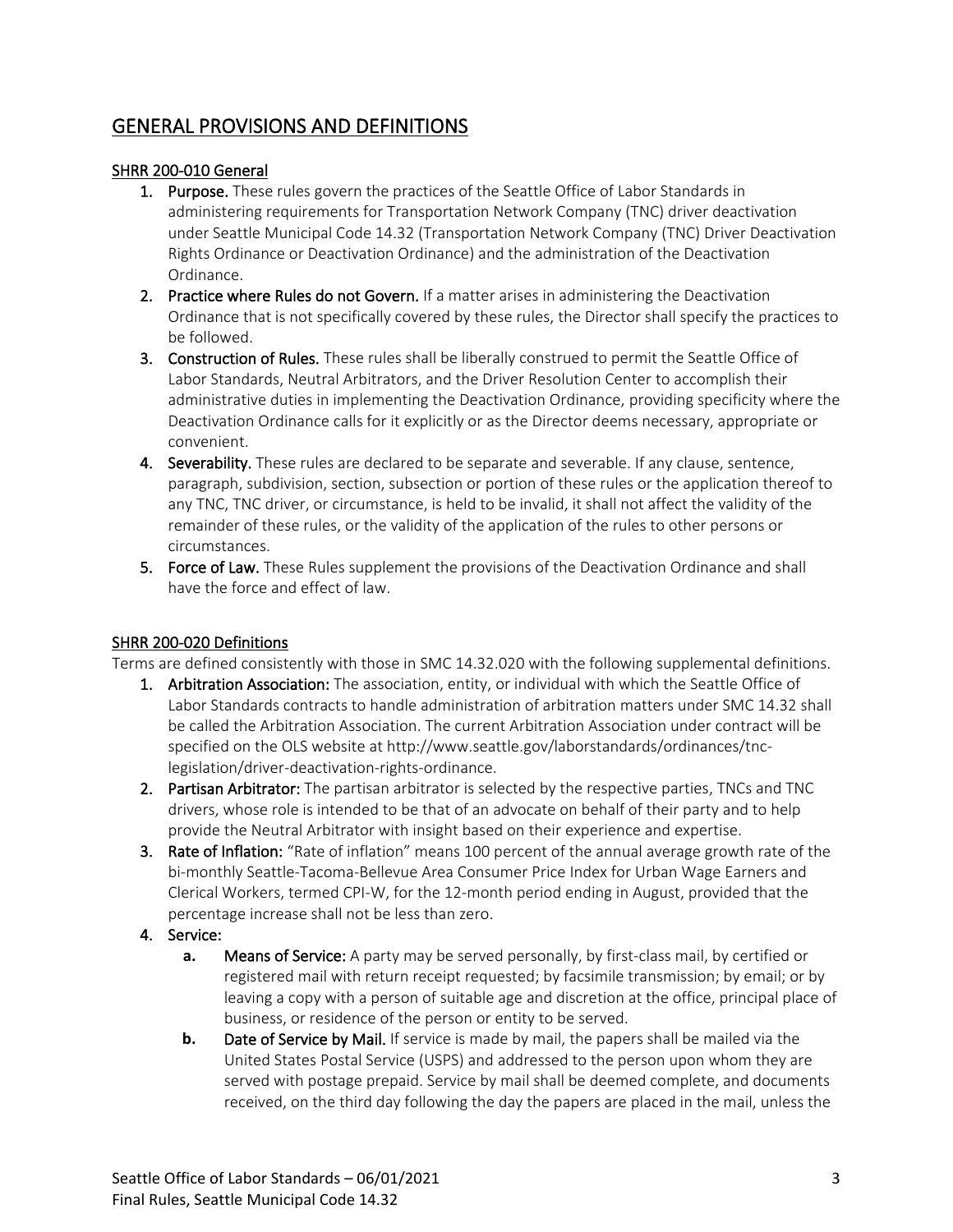third day is a Saturday, Sunday or legal holiday officially recognized by either the City of Seattle or USPS, in which event service shall be deemed complete on the first day that is not a Saturday, Sunday or legal holiday following the third day.

- **c.** Date of Service by Other Means. Service by all other means shall be deemed complete, and documents received, on the same day the papers are emailed, faxed, or personally served.
- 5. Transportation Network Company: "Transportation network company" or "TNC" means an organization whether a corporation, partnership, sole proprietor, or other form, licensed or required to be licensed under Seattle Municipal Code Chapter 6.310, operating in Seattle, that offers prearranged transportation services for compensation using an online-enabled application or platform, such as an application dispatch system, to connect passengers with drivers using a "transportation network company (TNC) endorsed vehicle," as defined in Seattle Municipal Code Chapter 6.310. "Transportation network company" includes any such entity or person acting directly or indirectly in the interest of a transportation network company in relation to the transportation network company driver.

# <span id="page-3-0"></span>RIGHT TO CHALLENGE

## <span id="page-3-1"></span>SHRR 200-030 Unwarranted Deactivation

- 1. Unwarranted deactivation happens when a TNC deactivates a TNC driver without satisfying all the following conditions:
	- a. Fair notice. The TNC driver was informed of or reasonably should have known of the TNC's policy or rule as well as the consequences of a violation.
	- b. Reasonable rule or policy. The rule or policy is reasonable and is reasonably related to the TNC's safe and efficient operations.
	- c. Fair and objective investigation prior to deactivation. The investigation must be sufficiently thorough to justify the deactivation and demonstrate an unbiased and neutral view of facts collected.
	- d. Confirmation of violation. The investigation showed by a preponderance of the evidence that the alleged infraction occurred.
	- e. Consistent application of rule or policy. The rule or policy, and penalty for violations, are applied consistently.
	- f. Proportionate penalty. The penalty of deactivation is reasonably related to the offense and accounts for mitigating circumstances and the TNC driver's past work history with the TNC.
- 2. Deactivation of a TNC driver will also be considered unwarranted if the action is intended to or results in different treatment or differentiates between or among individuals or groups of individuals by reason of the protected classes covered by Seattle Municipal Code Chapter 14.04.
- 3. In the case of allegations of egregious misconduct, the TNC may deactivate the TNC driver before completing the investigation but in no event shall the investigation take longer than 10 days unless extraordinary circumstances apply. If the investigation is delayed due to extraordinary circumstances, the TNC must provide the TNC driver with written notice that the investigation is delayed, the reason(s) for the delay, and the date on which the completion of the investigation is anticipated.
- 4. Notwithstanding the above, in deactivations based on allegations of egregious misconduct of a sexual or violent nature, or threats thereof: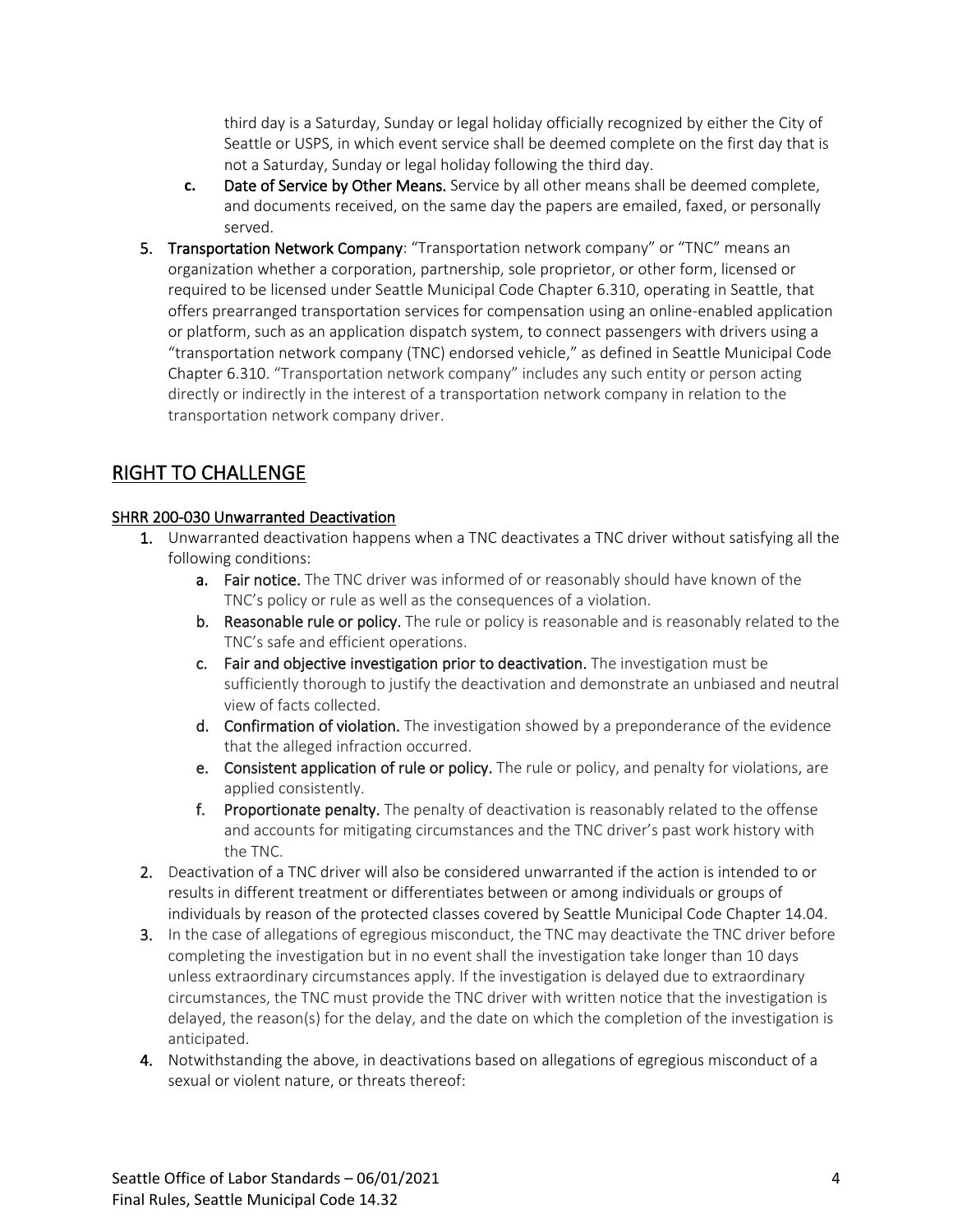- a. The arbitrator's review will be limited to determining whether the TNC conducted a fair and objective investigation;
- b. The fair and objective investigation must lead to a conclusion by the TNC that the alleged infraction occurred by a preponderance of the evidence and must include a search for and review of any exculpatory evidence the TNC can reasonably access; and
- c. If the arbitration panel determines that the conduct underlying the deactivation is not egregious misconduct of a sexual or violent nature, or threats thereof, the TNC must prove all conditions outlined in SHRR 200-030.1.
- 5. If the TNC characterizes conduct as egregious and immediately deactivates the TNC driver, and the Neutral Arbitrator later determines the conduct was not egregious, the mischaracterization itself is not a basis for finding unwarranted deactivation but may require unpaid compensation for the 14 days during which the TNC driver would otherwise have been driving.

## <span id="page-4-0"></span>SHRR 200-040 TNC Driver Eligibility to Challenge

- **1.** Eligible TNC Driver. A TNC driver is eligible to challenge all temporary and permanent deactivations as provided in SMC 14.32 if, during the 180 days before the TNC's initial notice to the TNC driver of deactivation or future deactivation, ten percent (10%) or more of the TNC driver's trips begin or end in the City of Seattle.
- **2.** Location of Incident. TNC driver eligibility is independent of the geographic location of the incidents leading to the TNC's decision to deactivate the TNC driver.
- **3.** Deactivation. Deactivation includes the following actions with respect to an individual TNC driver or group of TNC drivers that is implemented by a TNC:
	- a. Blocking access to the TNC driver platform;
	- b. Changing TNC driver status from eligible to provide TNC services to ineligible; or c. Other material restriction in access to the TNC driver platform.
- **4.** Permanent Deactivation. A permanent deactivation is one which is unlimited in duration.
- **5.** Temporary Deactivation. A temporary deactivation is one which is limited in duration and which includes any of the following action by the TNC for reasons related to TNC driver conduct, performance, productivity, or records, consistent with the definition of deactivation outlined in SMC 14.32:
	- **a.** A deactivation that is continuously in effect for three or more days;
	- b. Multiple deactivations within a 180-day period that add up to three or more days. The reasons for the deactivations need not be the same and will be reviewed through one arbitration proceeding;
	- c. A deactivation that costs the TNC driver over \$450, either through missed work or through consequential damages of more than \$450, e.g., cost of a blood alcohol test to dispute a passenger claim that TNC driver was operating the vehicle under the influence; or
	- d. Precluding a TNC driver from driving in certain geographic locations when the deactivation(s) for all locations within a 180-day period add up to three or more days.
	- **6.** Presumption. There is a rebuttable presumption that a TNC driver is eligible to challenge their deactivation, which the TNC may rebut with a preponderance of the evidence that the TNC driver does not meet eligibility standards outlined in SHRR 200-040.1.

## <span id="page-4-1"></span>SHRR 200-050 Driver Resolution Center's Discretion to Represent a TNC Driver

**1.** Information Services. The Driver Resolution Center (DRC) shall create written information about the Deactivation Appeals Panel process and TNC drivers' rights, including forms and guidelines for pro se representation, and shall distribute this information broadly to reach eligible TNC drivers.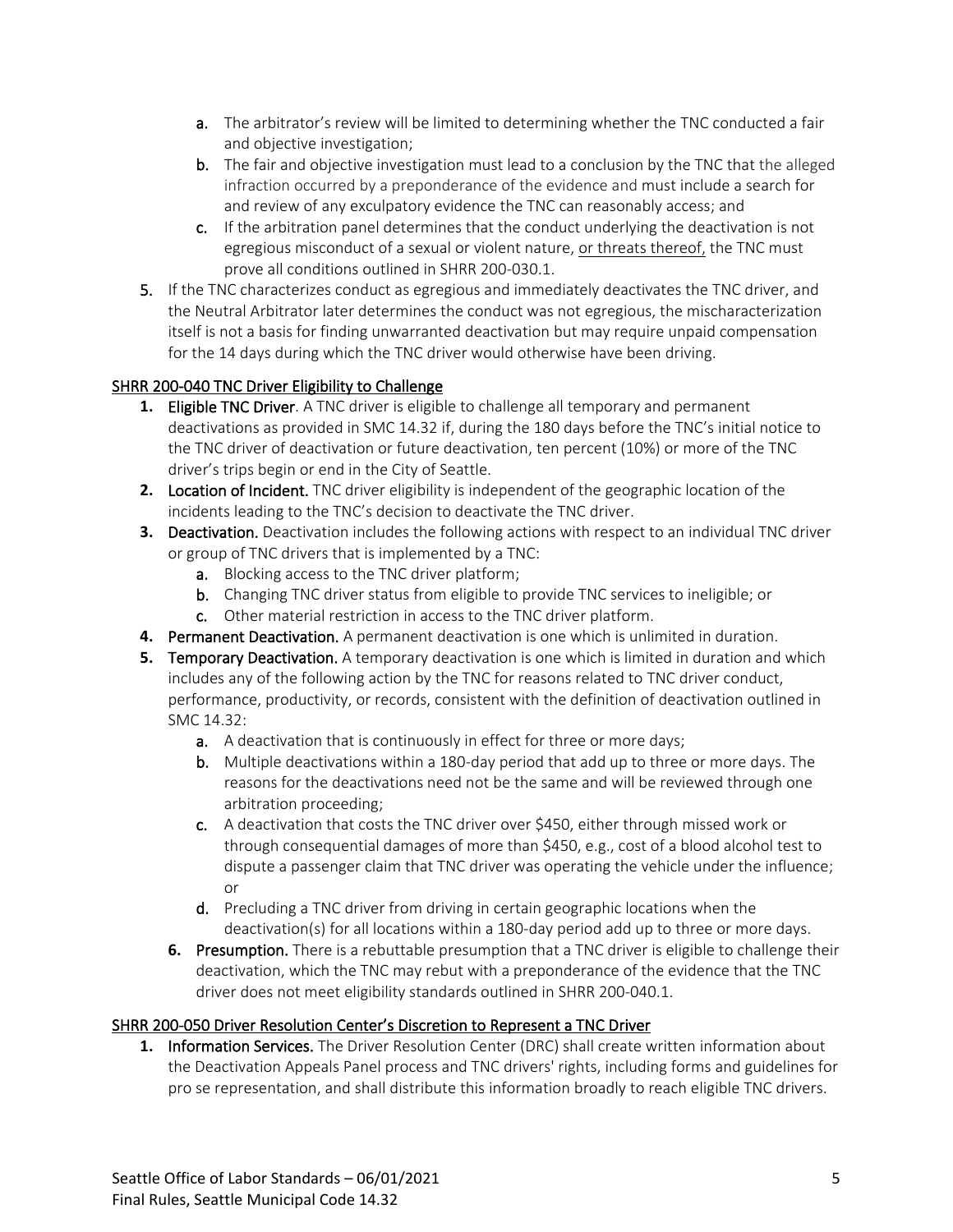- **2.** Representation Services. The DRC shall represent any TNC driver who requests representation, except if the TNC driver's claim is untimely or in other circumstances outlined in the agreement reached between the Agency and the DRC.
- **3.** Filing and Scheduling Assistance. In any matter where the TNC driver is not represented by the DRC, the DRC must nevertheless assist the TNC driver in filing their request for arbitration and scheduling the arbitration before the Deactivation Appeals Panel. When the Arbitration Association has difficulty reaching a TNC driver, the DRC shall assist the Arbitration Association in contacting the TNC driver.

## <span id="page-5-0"></span>SHRR 200-060 Notice of TNC Driver's Right to Challenge Deactivation

- **1.** Content of notice. The TNC must provide the TNC driver with the following information:
	- **a.** The effective date of deactivation;
	- **b.** A clear and concise statement of the reason(s) for any deactivation, including the date, time and location of all circumstances supporting the deactivation decision, the rule(s) violated, a copy or summary of the evidence the TNC considered in the deactivation decision, and the length of the deactivation or TNC driver action necessary to remedy the deactivation;
	- **c.** In cases alleging egregious misconduct of a sexual or violent nature, or threats thereof, the following language: "You are being deactivated based on allegations of egregious misconduct of a sexual or violent nature."; and
	- **d.** Notice of appeal rights using the following language: "To learn about your right to challenge your deactivation, contact THE DRIVER RESOLUTION CENTER (DRC) at EMAIL, PHONE, or ADDRESS or review its materials at WEBSITE LINK. THE DRC may provide administrative and representation services at no cost to you." The TNC shall substitute relevant contact information for the DRC in place of the words "THE DRIVER RESOLUTION CENTER (DRC)", "EMAIL", "PHONE", "ADDRESS", "WEBSITE LINK", and "THE DRC".
- **2.** Recipients of notice. All covered TNC drivers must receive this notice.
- **3.** Timing of notice.
	- **a.** Non-egregious Conduct. If the deactivation is for non-egregious circumstances, the TNC must provide this notice 14 days before the deactivation is effective, and again upon deactivation with updated information, if any.
	- **b.** Egregious Misconduct. If the deactivation is allegedly required to comply with law or because the TNC driver is alleged to have engaged in egregious misconduct, the TNC must provide this notice upon deactivation. If the TNC is unable to provide a complete copy or summary of the evidence the TNC considered in the deactivation decision, as required by SHRR 200-060.1.b, the TNC must supplement the notice with the completed copy or summary of the evidence considered in the deactivation decision within 72 hours.
- **4.** Form of notice. All notices to TNC drivers must be:
	- **a.** In English and, within 10 days of the initial notice to the TNC driver, TNCs shall make a good faith effort to communicate the notice in any other language that the TNC knows or has reason to know is the TNC driver's primary language. "Primary language" means the language in which the TNC driver feels most comfortable communicating.
	- **b.** Provided by email and in one of the following two formats: text or the TNC driver platform, in the same manner that communications are typically sent from the TNC to the TNC driver.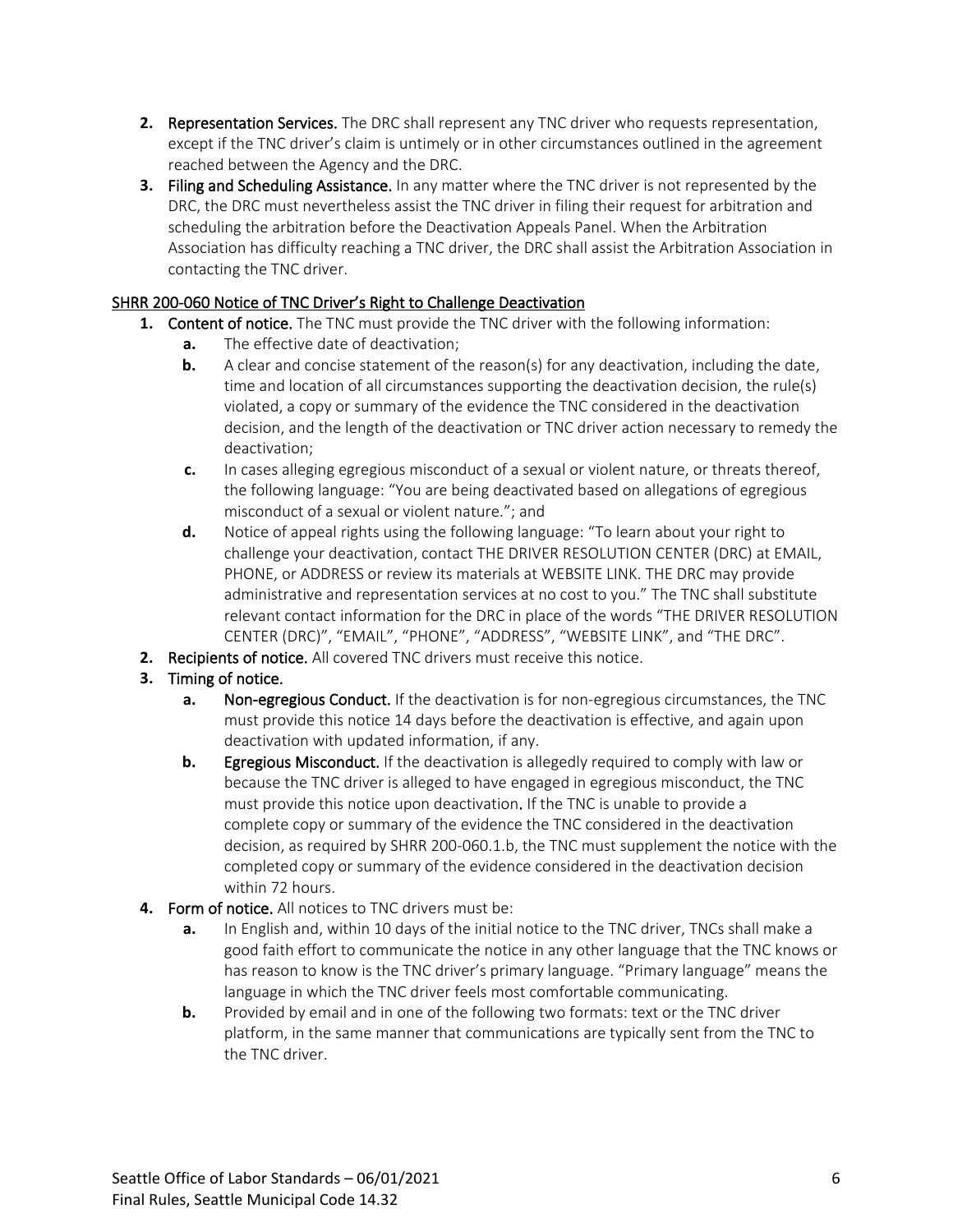- **5.** Failure to provide complete or timely notice. If a TNC fails to provide complete or timely notice to a TNC driver as required by this rule, the 60-day timeline for the TNC driver to file a notice of intent to challenge tolls until the TNC fully complies with the notice requirement.
- **6.** Office of Labor Standards. OLS shall create and distribute translated versions of the notice of appeal rights included in Paragraphs 1.c and d to facilitate TNC compliance with translation requirements. TNCs are not required to provide the notice in Paragraphs 1.c and d in languages other than English until OLS has created and posted the necessary translation on the OLS website. TNCs are encouraged to notify OLS of the need for additional translations.

## <span id="page-6-0"></span>SHRR 200-065 Notice – Special Considerations

- **1.** Notice Egregious Misconduct of a Sexual or Violent Nature, or Threats Thereof. In allegations of egregious misconduct of a sexual or violent nature, or threats thereof, involving a complainant, the TNC must include the following language in the notice to the TNC driver outlined in SHRR 200-060: "It is a criminal act of tampering with a witness to attempt to induce the complainant or witness to testify falsely, withhold testimony, or to absent themselves from the arbitration proceedings."
- **2.** TNC Special Precautions in Cases of Egregious Misconduct of a Sexual or Violent Nature, or Threats Thereof. The TNC must take reasonable precautions in cases alleging egregious misconduct of a sexual or violent nature, or threats thereof, involving a complainant:
	- a. The TNC shall take steps to maintain the confidentiality of the complainant. Unless the complainant requests a more specific notice, the TNC shall revise the notice provided pursuant to SHRR 200-060.1.b as follows:
		- i. Redact the individual's name and contact information;
		- $\mathbf{i}$ . Include the zip  $\mathbf{code}$  code(s) of the location of the incident (instead of stating the specific time of the incident);
		- iii. Include the 24-hour period during which the incident occurred (instead of stating the specific time of the incident).
	- b. The TNC shall inform the complainant about the process and provide the complainant with the option to participate.
	- c. The TNC shall refer the complainant to a nonprofit organization that provides brief intervention support, advocacy, safety planning, and counseling.

## <span id="page-6-1"></span>SHRR 200-070 Egregious Misconduct

- 1. Definition. Egregious misconduct is an abhorrent or wrong action or behavior that endangers the physical, emotional, or economic well-being or safety of the passenger, a third person, or the TNC. Egregious misconduct may include conduct that occurs outside of the TNC driver's provision of TNC services if the TNC can prove by clear and convincing evidence that the conduct directly bears on the TNC driver's fitness to provide TNC services.
- 2. Examples. Egregious misconduct includes but is not limited to the following conduct in connection with a TNC driver's provision of TNC services: assault, sexual assault, sexual harassment, communicating with a minor for immoral purposes, sexual conduct as defined in RCW 7.90.010.4, harassment as defined in RCW 10.14.020, unlawful imprisonment as defined in RCW 9A.40.040, solicitation of any sexual act, theft, fraud, robbery, burglary, prostitution, reckless driving, or driving under the influence of alcohol or drugs; solicitation (picking up a passenger in a vehicle used by a TNC driver without the passenger arranging the trip through an online-enabled application or platform, such as an application dispatch system, unless the ride is arranged through another for-hire service provider and the driver has the appropriate license);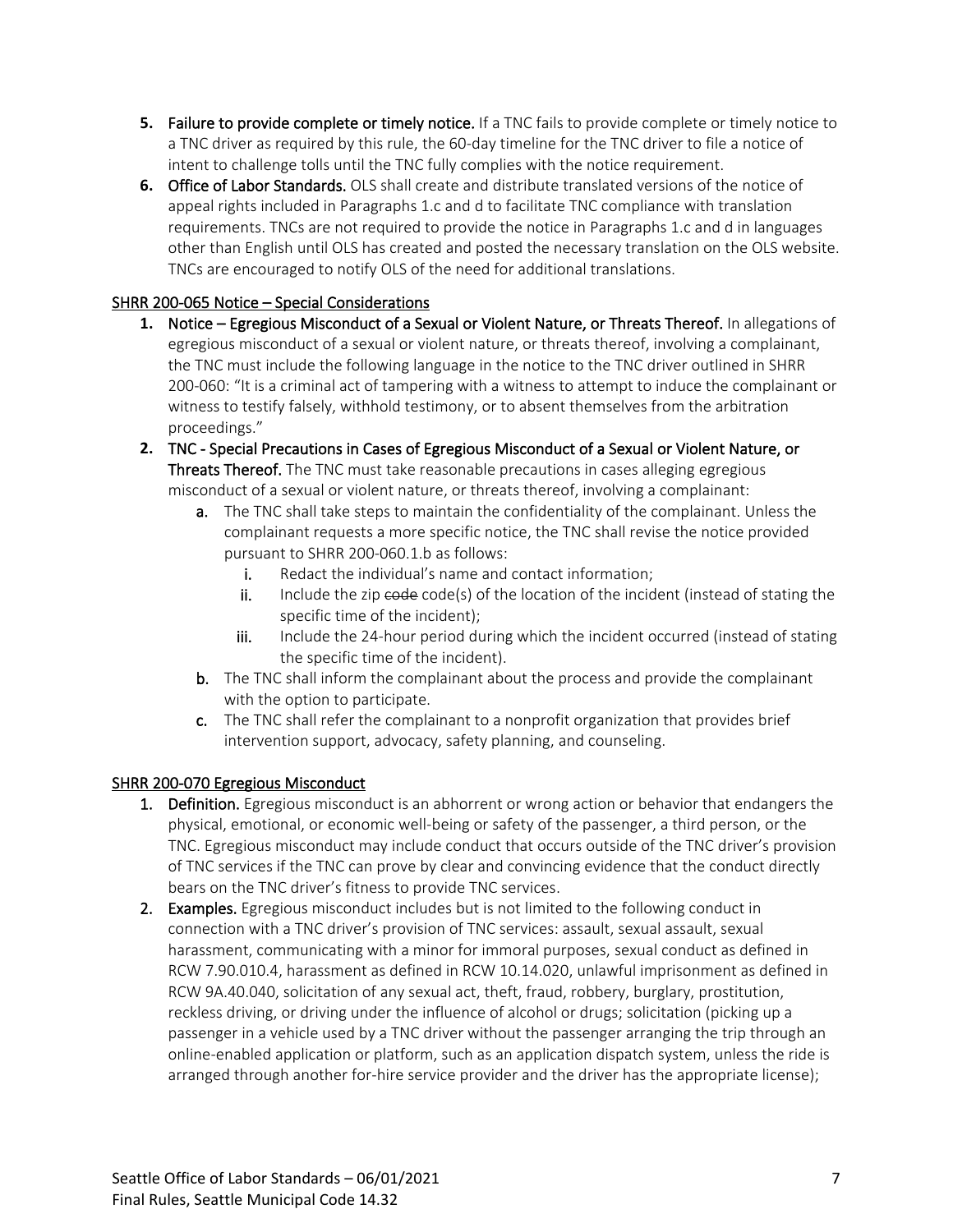failing to maintain a valid state driver's license, for hire driver's license or permit, personal vehicle insurance, or vehicle insurance that covers commercial transportation services.

3. Discrimination. Egregious misconduct includes a TNC driver's conduct which is intended to or results in different treatment or differentiates between or among individuals or groups of individuals by reason of the protected classes covered by Seattle Municipal Code Chapter 14.06.

#### <span id="page-7-0"></span>SHRR 200-080 Burden and Standard of Proof

The TNC bears the burden of proving by a preponderance of the evidence that the TNC driver's deactivation is warranted.

# <span id="page-7-1"></span>ARBITRATION PROCEDURES

#### <span id="page-7-2"></span>SHRR 200-085 Jurisdiction

- 1. Generally. A Deactivation Appeals Panel shall have jurisdiction to arbitrate all eligible TNC drivers' challenges to permanent and temporary deactivation in any of the following circumstances:
	- a. Upon agreement by the TNC driver and TNC notwithstanding a private arbitration agreement;
	- b. Pursuant to an arbitration agreement with authority to arbitrate using SHRR Chapter 200; or
	- c. In the absence of a private arbitration agreement.
- 2. Challenges. If the TNC wishes to challenge the TNC driver's eligibility to contest their deactivation, the TNC must provide notice to the TNC driver and/or representative of its intent to do so within seven days of service with the notice of intent to challenge the deactivation. The notice shall include a copy of the TNC driver's trip records for the 180 days preceding the TNC's initial notice to the TNC driver of deactivation, including the city of the passenger pick-up location and passenger drop-off location for each trip. Unless otherwise agreed by the parties, the Deactivation Appeals Panel will decide this issue.

## <span id="page-7-3"></span>SHRR 200-090 File

## **1.** Timeline.

- **a.** Generally, the TNC shall provide the required information within seven days of receiving a request for the file from the TNC driver and/or representative.
- **b.** If the file cannot be provided within seven days due to unforeseen delays or other extraordinary circumstances, the TNC shall provide written notice of such delay to the requestor within seven days of the request, and provide the information at the earliest possible date.
- **2.** File Deactivations not alleging Egregious Misconduct of a Sexual or Violent Nature, or Threats Thereof. The TNC shall provide the full contents of the investigation related to the deactivation to the TNC driver and/or representative.
- **3.** File Deactivations Alleging Egregious Misconduct of a Sexual or Violent Nature, or Threats Thereof.
	- **a.** In cases of egregious misconduct of sexual or violent nature, or threats thereof, SHRR 200-090.2 does not apply.
	- **b.** In cases alleging egregious misconduct of a sexual or violent nature, or threats thereof, the TNC's obligation to provide information after receipt of a request from the TNC driver and/or representative shall be limited to: a list of witnesses, a summary of the witness's testimony or copy of their statement, and any other documents the TNC plans to submit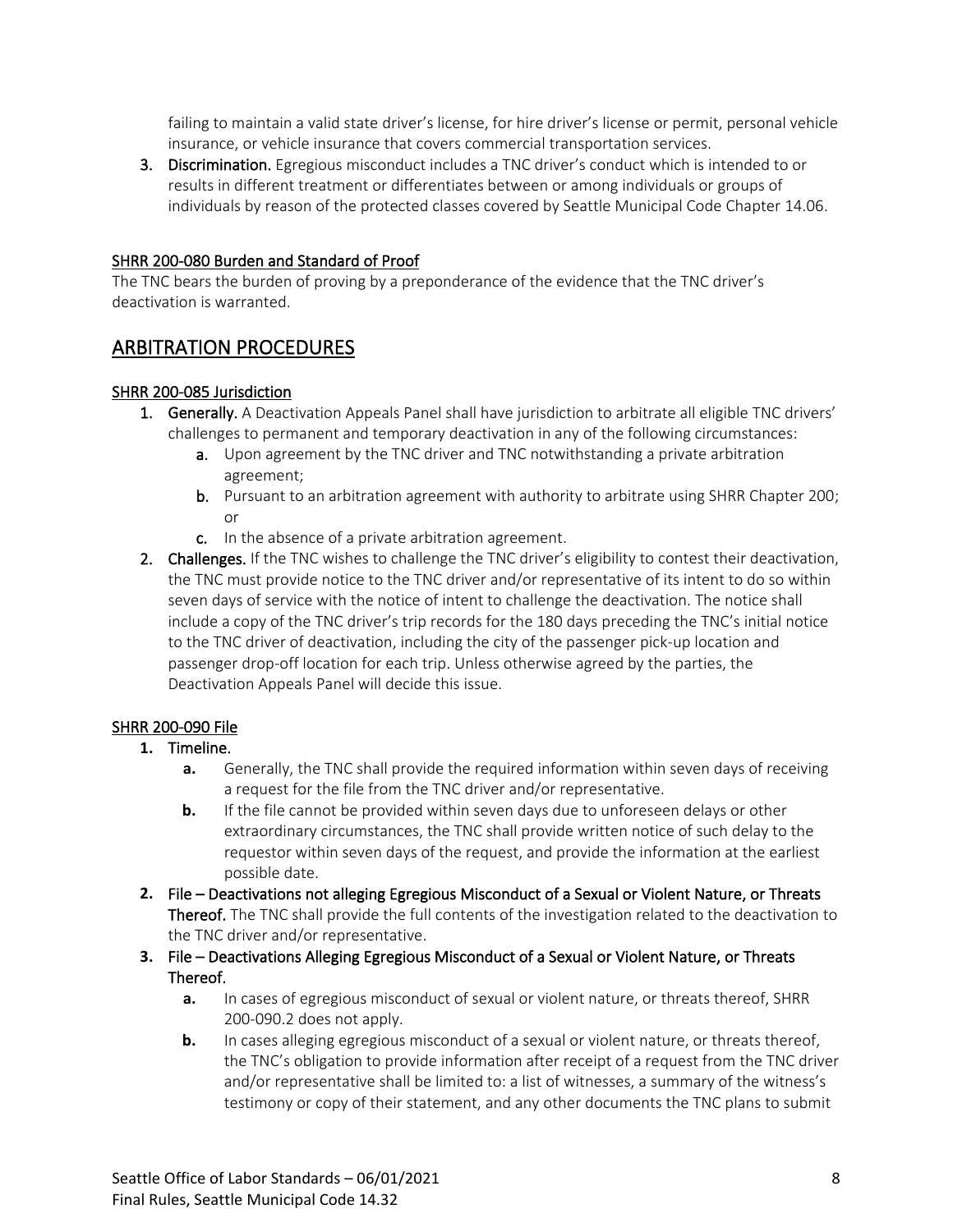at arbitration and that are submitted consistently with SHRR 200.065.2.a. The TNC shall also provide any exculpatory information related to the allegations at issue in the matter.

**c.** If the DRC is representing a TNC driver accused of egregious misconduct of a sexual or violent nature, or threats thereof, the TNC shall provide the information in SHRR 200- 090.3.b above and the remaining contents of the investigation related to the deactivation with identifying information redacted consistent with SHRR 200.065.2.a. The DRC representative shall maintain the remaining contents of the investigation related to the deactivation strictly confidential to the extent permitted by law and will not disclose it to the TNC driver in the context of an arbitration. At a hearing involving allegations of this nature, the DRC representative shall not offer the remaining contents of the investigation in the TNC driver's presence. The Neutral Arbitrator shall decide the remedy for the DRC's failure to comply with this strict confidentiality requirement, which may include limitation on the use of evidence.

## <span id="page-8-0"></span>SHRR 200-095 Witness Tampering Precluded

It is a criminal act of "tampering with a witness" to attempt to induce the complainant or witness to testify falsely, withhold testimony, or to absent themselves from the arbitration proceedings. The TNC and TNC driver and/or its representative shall not tamper with a witness. If the TNC engages in witness tampering, the deactivation will be presumed unwarranted. If the TNC driver and/or its representative engages in witness tampering, the TNC driver will lose their opportunity to challenge their deactivation.

## <span id="page-8-1"></span>SHRR 200-100 Ordinance Requirements – Prehearing Procedures

As provided in SMC 14.32.050.C:

- **1.** The TNC driver and/or representative must provide notice to the TNC of intent to challenge the deactivation no later than 60 days after the deactivation.
- **2.** The TNC and the TNC driver and/or representative shall attempt to resolve the challenge informally no later than 15 days after the notice of intent to challenge has been provided to the TNC, or within a timeframe mutually agreed by the parties.
- **3.** If the parties resolve the challenge informally pursuant to subsection 14.32.050.C.2, they must memorialize that resolution in a written agreement.
- **4.** The TNC driver and/or representative must provide notice of intent to arbitrate to the TNC no later than 15 days after the notice of intent to challenge has been provided to the TNC.

## <span id="page-8-2"></span>SHRR 200-105 Pre-Hearing Filing

- **1. TNC Driver Filing of Demand.** The TNC driver shall provide notice of intent to arbitrate (also referred to herein as "demand" or "demand for arbitration") with the TNC. The notice shall set forth the TNC driver's name, mail and email address, and telephone number, and briefly state the claim and the desired remedy.
	- a. Represented TNC Driver. If the TNC driver is represented, they shall simultaneously provide the notice to the Arbitration Association.
	- b. Amended Demand. If the TNC driver files the demand without representation or assistance from the DRC, and later obtains representation or assistance, within 5 days of the TNC driver obtaining representation or assistance, the TNC driver and/or its representative may file an amended demand.

## **2.** TNC Filing Requirements.

a. Required Filing. Within 5 days after service with the demand, the TNC shall file the following with the TNC driver and Arbitration Association: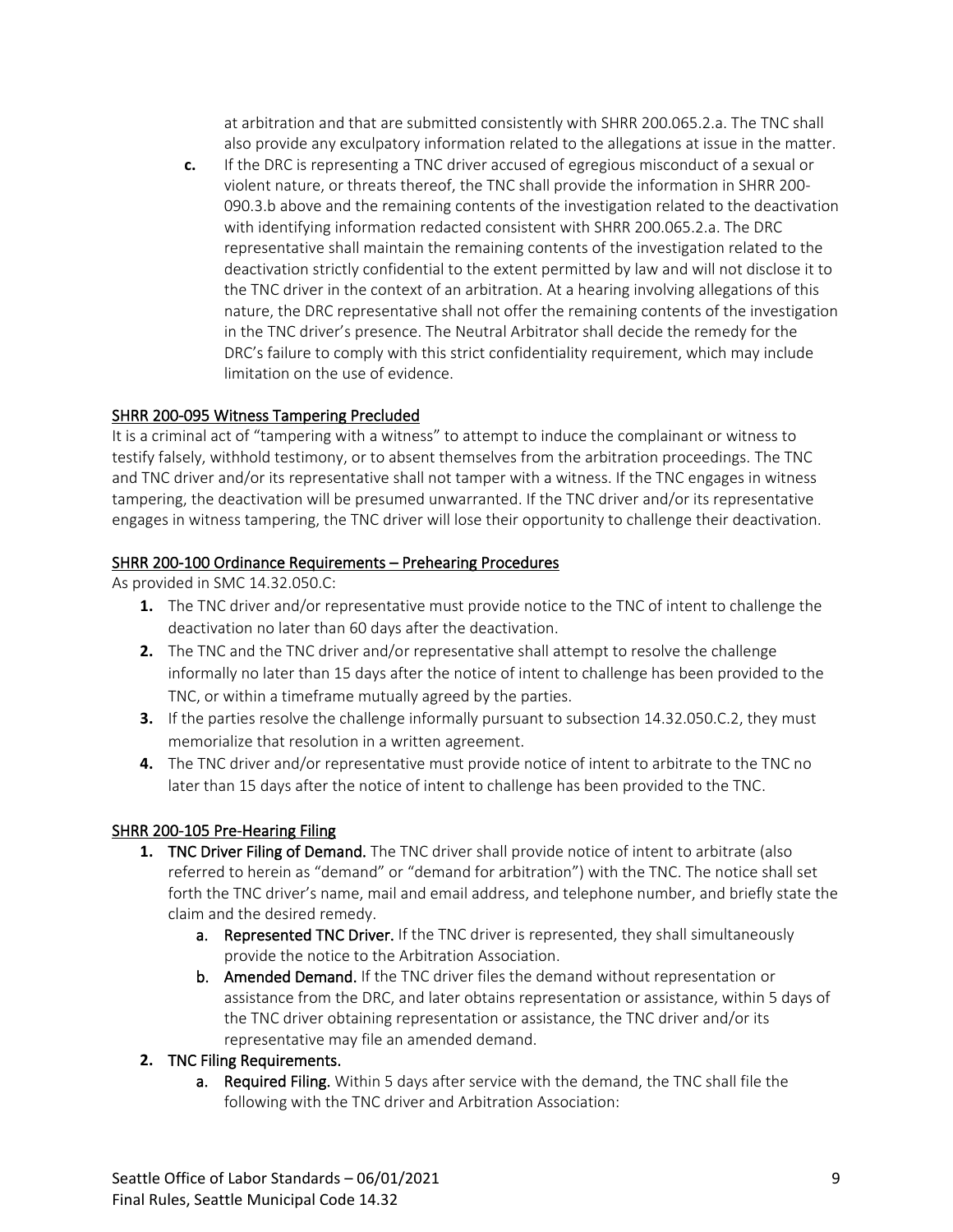- i. The TNC's representative's name, role, mail and email address, and telephone number; and
- ii. A copy of the Notice(s) of TNC Driver's Right to Challenge Deactivation sent by the TNC to the TNC driver pursuant to SHRR 200-060 and 065.
- b. TNC Duty Unrepresented TNC Driver. If there is no representative listed on the notice of intent to arbitrate, upon receiving it from the TNC driver, the TNC shall forward the same to the Arbitration Association.
- c. Optional Filing of Answer. Within 5 days after service with the demand, the TNC may file an answer with the TNC driver and Arbitration Association providing a brief response to the claim(s) and issue(s) presented. If the TNC does not file an answer, it will be deemed to deny the claims.

## <span id="page-9-0"></span>SHRR 200-110 Scheduling

- 1. Selection of Date. The Arbitration Association shall schedule arbitration hearings within 30 days from the date of the demand unless by agreement of the parties or by order of the Neutral Arbitrator. The Arbitration Association may establish a regular schedule; for example, it may schedule arbitrations for one TNC for the first Tuesday of every month and another TNC for the fourth Thursday of every month.
- 2. Notice. The Arbitration Association will provide the parties notice of the hearing at least seven days before the date, including notice of the appointed Neutral Arbitrator, unless the parties agree to a shorter timeline.
- **3.** Continuance. The Neutral Arbitrator may continue a matter at its discretion.
- 4. Group Arbitration. The Neutral Arbitrator has the authority to grant requests for group arbitrations dealing with similar or identical issues. The Neutral Arbitrator shall hear arguments from the TNC and the TNC driver and/or representative before deciding the issue. Only TNC drivers who agree to participate shall be part of the group arbitration.

## <span id="page-9-1"></span>SHRR 200-120 Deactivation Appeals Panel

Each Deactivation Appeals Panel (also referred to herein as "arbitration panel") shall consist of one Neutral Arbitrator and two partisan panel members, one representing the interests of the TNC driver and one representing the interests of the TNC, unless the circumstances in SHRR 200-140.2 apply.

## <span id="page-9-2"></span>SHRR 200-130 Selection of Neutral Arbitrator

- 1. Contract. The Seattle Office of Labor Standards may establish a contract with an Arbitration Association to administer a rotating roster of Neutral Arbitrators to hear deactivation cases.
- 2. Appointment. The Arbitration Association will appoint a Neutral Arbitrator for each arbitration case drawing from a roster of arbitrators. Prior to creating, or amending, the roster, the Arbitration Association will take steps to make sure no conflicts exist. Thereafter, and prior to the commencement of any cases before the arbitrators, the Arbitration Association will send notice of the roster of arbitrators to the DRC and the TNCs to give them an opportunity to object, within seven calendar days, on the basis of bias or conflict of interest. No other objection will be valid. The Arbitration Association will make a final and binding ruling on all such objections.
- **3. Substitute Arbitrator.** In case the appointed Neutral Arbitrator becomes unable to serve, the Arbitration Association may substitute another Neutral Arbitrator from the roster of arbitrators.
- 4. Neutral Arbitrator Training. All Neutral Arbitrators on the roster of arbitrators must attend racial bias and trauma-informed sexual assault training prior to serving as a Neutral Arbitrator as provided in the contract with the Agency.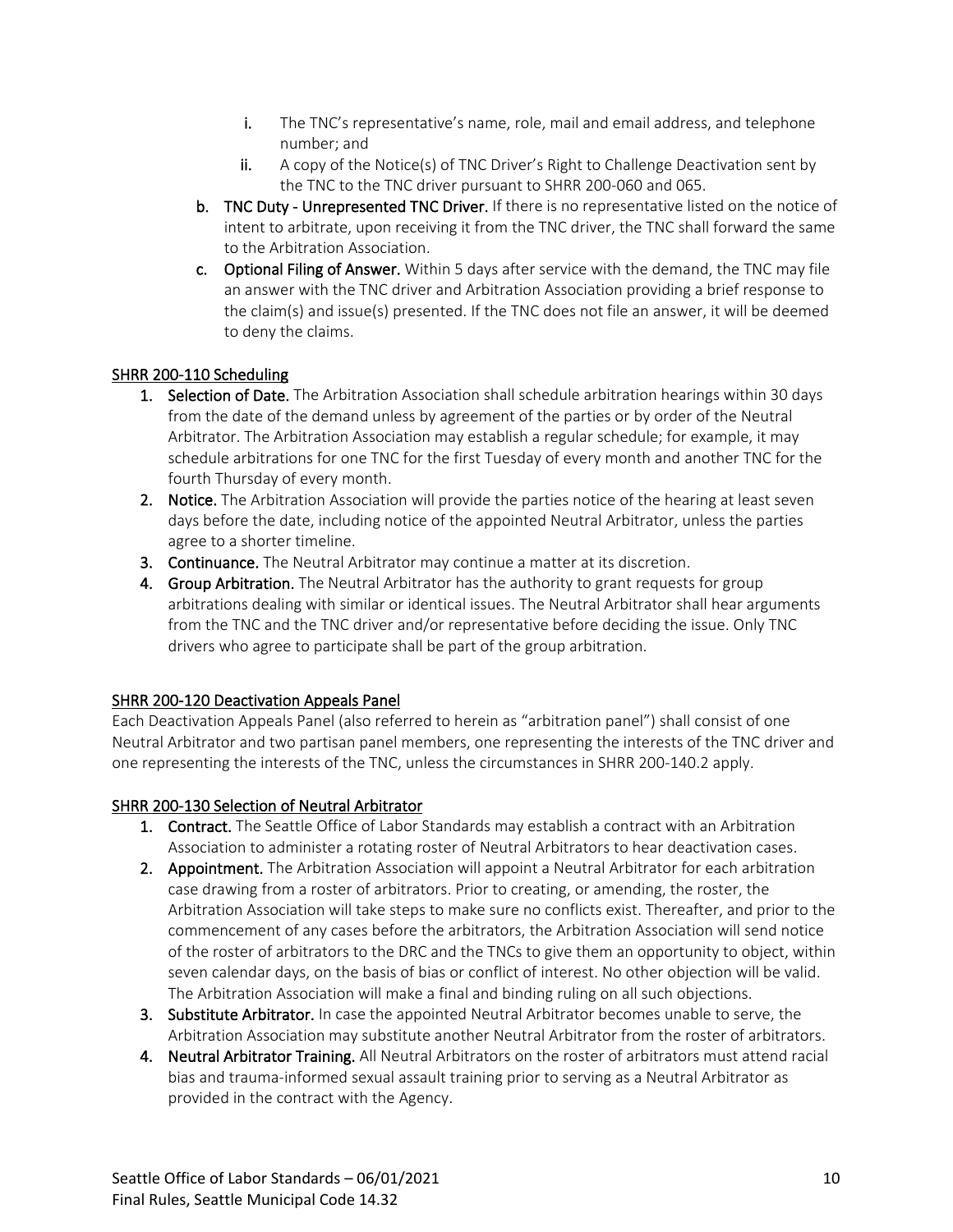#### <span id="page-10-0"></span>SHRR 200-140 Selection of Partisan Arbitrators

- 1. Parties' Discretion. A party shall select a partisan arbitrator to represent its interests at least 5 days prior to the arbitration.
- 2. Absence. If either party appears without a partisan arbitrator, the matter shall proceed with no partisan arbitrators. The Neutral Arbitrator shall be the sole decision-maker.

## <span id="page-10-1"></span>SHRR 200-150 Waiver of Hearing

The parties may agree in writing to waive an oral hearing and proceed by arbitrators' review of submitted documents.

#### <span id="page-10-2"></span>SHRR 200-160 Representation

A party's representative shall give notice of representation to the Arbitration Association a minimum of three calendar days before the hearing at which it will represent the party.

#### <span id="page-10-3"></span>SHRR 200-170 Pre-Arbitration Management Conference

- 1. Optional Proceeding. If either party requests or the Neutral Arbitrator decides it is necessary, the parties may hold a pre-arbitration management conference on the telephone unless the Neutral Arbitrator decides it is necessary to conduct the conference in person.
- 2. Scope of Conference. Parties may use the conference to clarify claims and issues, set a case schedule, schedule the hearing and estimate its duration, and discuss other preliminary matters, such as discovery parameters, stipulations regarding the facts, exhibits, witnesses, and other issues, the scope of witness testimony, and witness exclusion.
- 3. Summary Disposition Any party can bring a motion for summary disposition where the facts are not in dispute. For example:
	- a. Where a TNC is required by law to deactivate a TNC driver as a result of a background check, and the TNC driver does not contest the accuracy of the background check in a way that would change the outcome of the deactivation; or
	- b. Where a TNC is required by law to deactivate a TNC driver under local, state, or federal law, and there is no factual issue about the facts supporting the reason for the deactivation (e.g. the TNC driver does not have a valid driver's license).
- 4. Arbitrator's Discretion. The Neutral Arbitrator may require parties to disclose witnesses and exhibits in advance of the hearing at its discretion. The Neutral Arbitrator shall resolve disputes about discovery and information sharing.

#### <span id="page-10-4"></span>SHRR 200-180 Interpreters and Reasonable Accommodations

- 1. Party's Request. With its notice of intent to arbitrate or as soon as possible before the scheduled arbitration, a party shall:
	- a. State if they require an interpreter and specify the language; and
	- **b.** Make any request for reasonable accommodation.
- 2. Interpreter Scheduling. Upon a party's request, the Arbitration Association shall schedule an interpreter for any prehearing conference and the hearing.
- 3. Reasonable Accommodations. The Arbitration Association shall respond to any request for reasonable accommodation for a disability-related need, providing the accommodation or working with the party to find an alternative reasonable accommodation.
- 4. Arbitration Association's Role. The Arbitration Association shall make reasonable accommodations and provide language access to those who need it.
- 5. Cost. The cost of the interpreter and reasonable accommodations shall be added to the cost of the arbitration and shared equally by the TNC and the DRC. If the TNC driver is not represented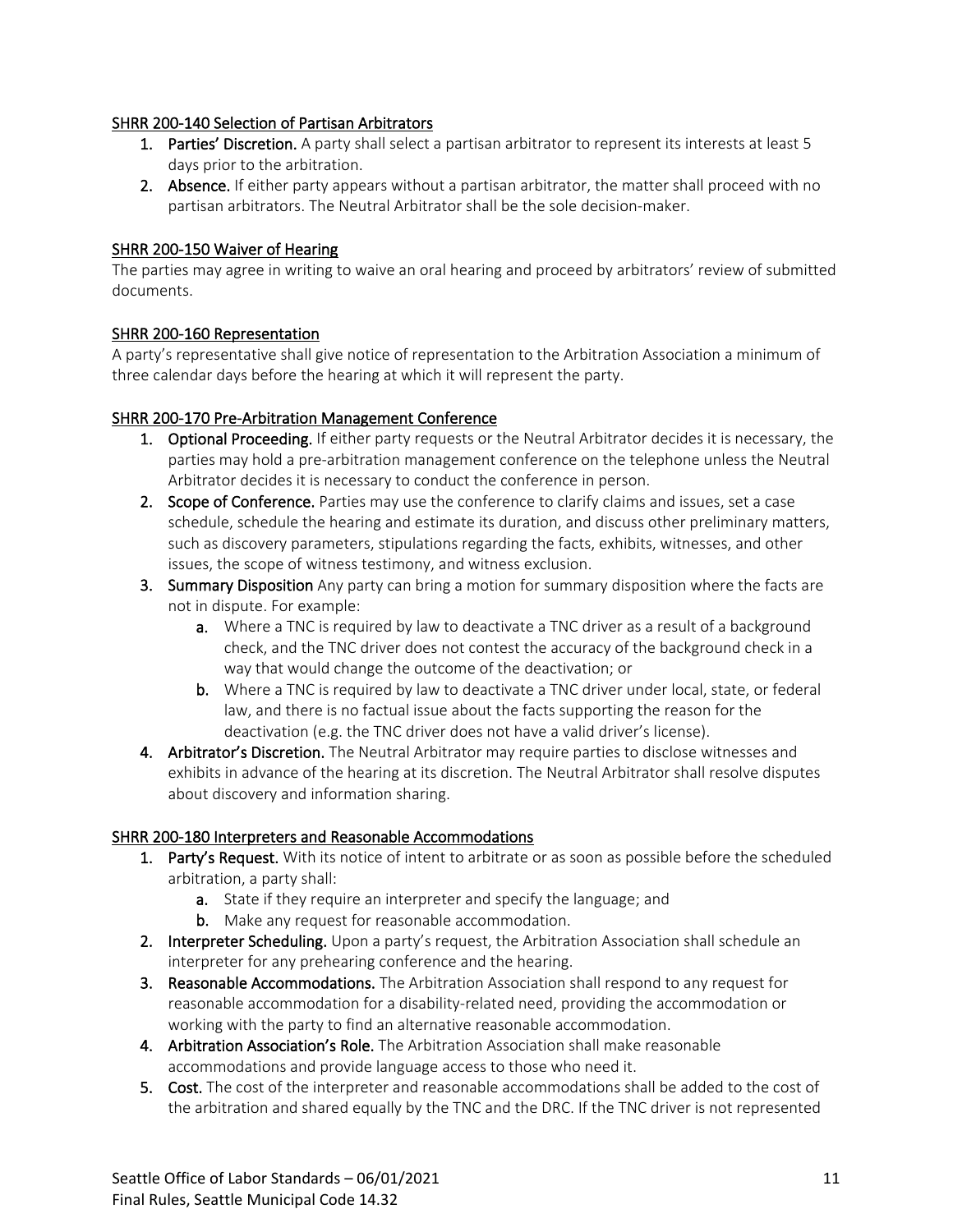by a representative of the DRC, the TNC shall be solely responsible for the cost of the interpreter and reasonable accommodations.

#### <span id="page-11-0"></span>SHRR 200-190 No Ex Parte Contact with Neutral Arbitrator

<span id="page-11-1"></span>The parties shall have no ex parte contact with the Neutral Arbitrator on substantive matters.

#### SHRR 200-200 Written or Recorded Record by Agreement of Parties

There shall be no stenographic record or audio recordings of the proceedings unless the parties agree. If a party pays for or arranges a stenographic record or audio recording, it must distribute a copy to the other party and the Arbitration Association at no cost. The cost of the recording shall be born solely by the requesting party unless it is necessary as a reasonable accommodation, in which case it would be covered as provided in SHRR 200-180.5.

#### <span id="page-11-2"></span>SHRR 200-210 Attendance at Hearings

- **1.** In Person. The parties and their representatives have a right to attend hearings. The Neutral Arbitrator will resolve disputes over whether a non-party may attend a hearing.
- **2.** Other than in Person. For safety or public health reasons, the Neutral Arbitrator may conduct the arbitration via web conference, internet communication, telephone, or another means other than in person. After demonstrating good cause for not appearing in person, the Neutral Arbitrator may allow parties or witnesses to appear and submit evidence through web conference, internet communication, telephone, or another means other than in person. All parties must have a full and equal opportunity for presentation of evidence, examination, and cross examination except as provided for in SHRR 200-210.3.
- **3.** Egregious Misconduct of a Sexual or Violent Nature, or Threats Thereof. A complainant of egregious misconduct of a sexual or violent nature, or threats thereof, need not appear in person. The TNC may provide the complainant's statement by sworn statement of the complainant or sworn statement of a TNC employee, summarizing the complainant's recorded statement.

## <span id="page-11-3"></span>SHRR 200-220 Oaths

The Neutral Arbitrator may require witnesses to testify under oath administered by the Neutral Arbitrator or another qualified person and shall do so if required by law or a party requests it.

#### <span id="page-11-4"></span>SHRR 200-230 Party's Failure to Appear

If either party fails to appear, the party shall be given a reasonable opportunity to provide good cause for the absence. If the Neutral Arbitrator finds good cause, a continuance shall be granted. If there is no good cause, the Neutral Arbitrator shall decide the matter in favor of the appearing party.

## <span id="page-11-5"></span>SHRR 200-240 Proceedings

The Neutral Arbitrator shall open the hearing by recording the date, time, place of the hearing, presence of the arbitrators, parties, and representatives, and inviting the parties to give brief statements to clarify the issues before the arbitration. An effort shall be made to keep the arbitration hearings as brief as possible.

#### <span id="page-11-6"></span>SHRR 200-250 Neutral Arbitrator's Role

**1.** Rules. The Neutral Arbitrator shall interpret and apply these rules to arbitrate all disputes efficiently and fairly. The Neutral Arbitrator is the sole decision-maker on how to conduct the proceedings, with the purpose to afford all parties a full and equal opportunity to present evidence material and relevant to the resolution of the dispute. The Neutral Arbitrator shall also direct the order of proof, the admission of evidence, bifurcation of proceedings, and the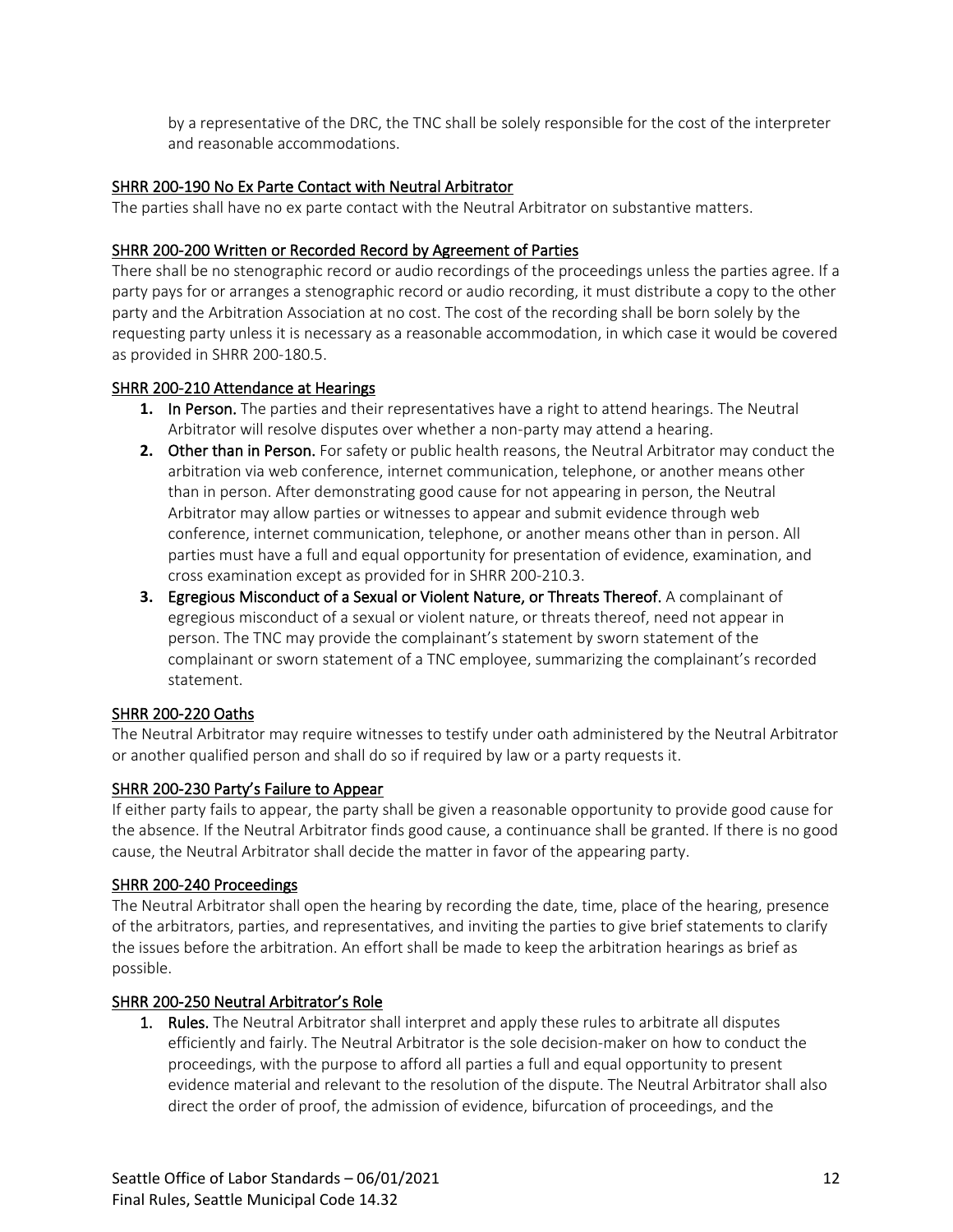determination of dispositive issues. For example, the Neutral Arbitrator would address, as appropriate, any concerns by complainants or witnesses regarding safety or confidentiality, as well as due process rights of drivers.

- 2. Expedited Proceedings. The Neutral Arbitrator may order expedited proceedings.
- **3.** Non-compliance. In the case of willful non-compliance with any order issued by the Neutral Arbitrator, the arbitration panel may draw adverse inferences and the Neutral Arbitrator may exclude evidence and other submissions, make interim award of costs arising from such noncompliance and issue any other enforcement orders that the Neutral Arbitrator is empowered to issue under applicable law. Before drawing an adverse inference, the arbitration panel must allow the party against whom it is drawing the inference to argue against the adverse inference.
- 4. Remedy Calculations. If a Deactivation Appeals Panel determines that a deactivation is unwarranted, the Neutral Arbitrator may either calculate the remedy due to the TNC driver or retain jurisdiction for up to 30 days to permit the parties to reach a resolution on the remedy.

## <span id="page-12-0"></span>SHRR 200-260 Order of Evidence

Evidence shall be presented in the following order:

- **1. TNC's Evidence.** The TNC shall present evidence establishing why the TNC driver's deactivation was warranted, including presentation of witness testimony and records.
- 2. TNC Driver's Evidence. The TNC driver shall present evidence in response to the TNC's claim, including presentation of witness testimony and records.
- **3.** Examination. Each party shall respond to questions by the other party and the arbitrators, including cross-examination of witnesses. If a complainant of egregious misconduct of a sexual or violent, or threats thereof, nature chooses to appear as a witness in an arbitration hearing, the complainant shall not be examined by the TNC, TNC driver, and/or representative for either party. The TNC, TNC driver, and/or representative for either party may submit questions to the Neutral Arbitrator, who will review the questions, strike any that are inappropriate or irrelevant to the legal inquiry, and ask the remaining questions of the complainant.
- 4. Rebuttal. If new evidence comes to light in the TNC driver's presentation of evidence, the Neutral Arbitrator shall allow the TNC a rebuttal. If new evidence comes to light in the rebuttal, the Neutral Arbitrator may allow the TNC driver a sur-rebuttal.
- 5. Neutral Arbitrator's Discretion. Parties shall produce evidence the Neutral Arbitrator deems necessary to understand and determine the outcome of the dispute.
- 6. Post-Hearing Filing. There shall be no post-hearing filings other than those pertaining to remedy calculations unless approved in advance by the Neutral Arbitrator. All post-hearing filings shall be served on the neutral and partisan arbitrators and the opposing party via mail, email, fax, or in person.

## <span id="page-12-1"></span>SHRR 200-270 Evaluation of Evidence

## 1. Admissibility of Evidence.

- a. The rules of evidence do not apply at arbitration hearings, but such rules may be used for guidance.
- b. The arbitration panel may consider arguments regarding the admissibility, relevance, materiality, and weight of evidence at the hearing.
- c. The Neutral Arbitrator decides admissibility and weight of documentary evidence and witness testimony.
- 2. Physical Evidence. Documents and physical evidence may be received into evidence, including video evidence and video affidavits.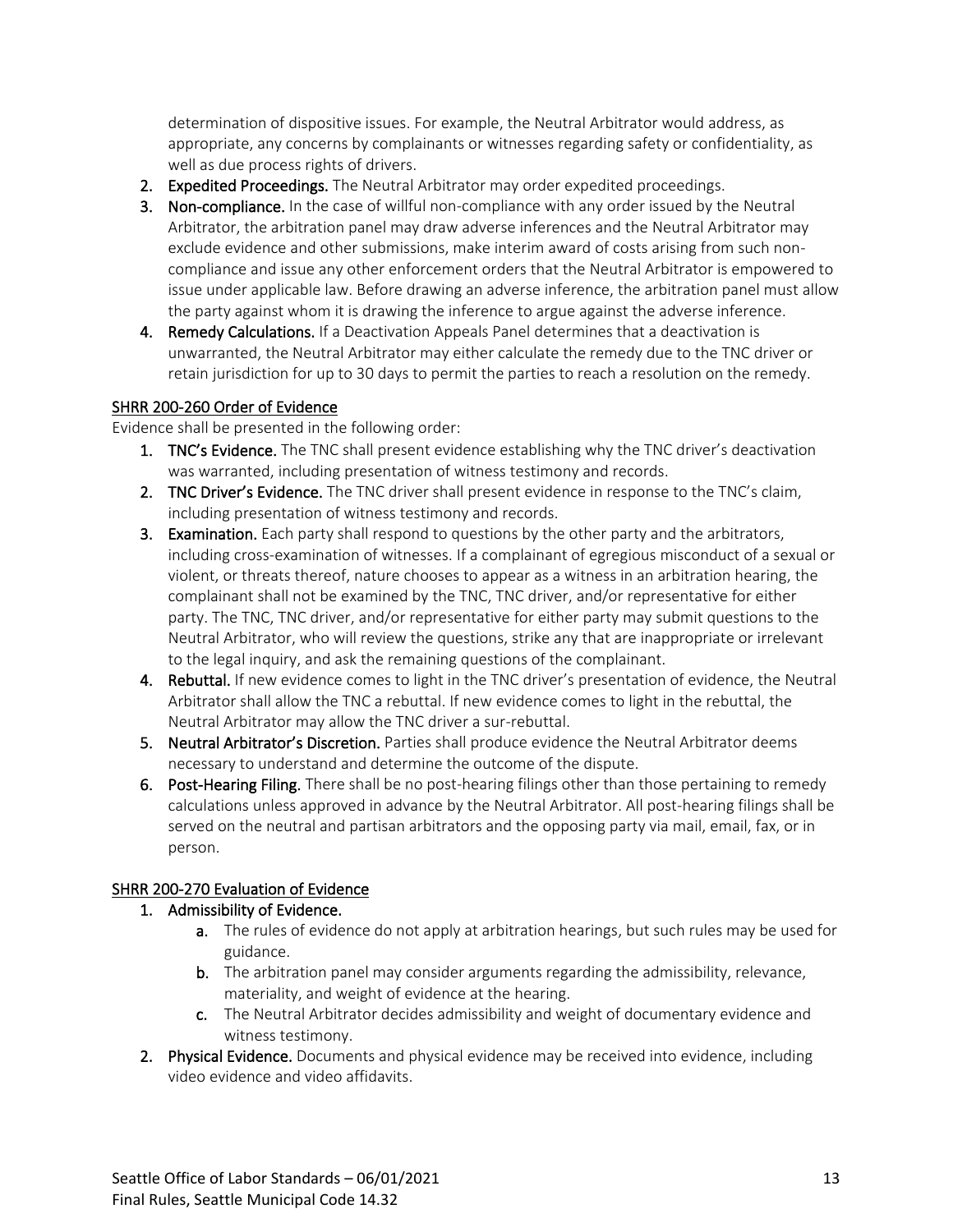- **3. Evidence by Sworn Statement.** Parties may submit evidence via sworn statement. The Neutral Arbitrator shall determine the weight of such evidence.
- 4. Inspection. If necessary for fact-finding and less than 60 miles from the location of the Neutral Arbitrator during the arbitration, the arbitration panel may conduct an inspection in connection with the arbitration and notify parties. If parties or partisan arbitrators cannot attend, the Neutral Arbitrator will provide them an oral or written summary.

## <span id="page-13-0"></span>SHRR 200-280 Subpoena Power

- **1.** Subpoena. Independent of or in response to a request of a party, the Neutral Arbitrator may issue a subpoena for the attendance of a witness except for a complainant of egregious misconduct of a sexual or violent nature, or threats thereof, and for the production of records and other evidence at any hearing. No witness is required to respond to a subpoena if they can demonstrate a reasonable fear for their personal safety. Any party requesting a subpoena shall give notice of such request to the other party. A subpoena must be served in the manner for service of subpoenas in a civil action.
- 2. Adverse Inference. If a party fails to comply with a subpoena, the arbitration panel may make an inference against the party regarding the information under subpoena. Before drawing an adverse inference, the arbitration panel must allow the party against whom it is drawing the inference to argue against the adverse inference.
- 3. Enforcement of Subpoena. If a party or nonparty fails to comply with a subpoena, the requesting party may enforce the subpoena in a court of competent jurisdiction in the manner for enforcement of subpoenas in a civil action.
- 4. Cost. If the Neutral Arbitrator requests the subpoena and must enforce it, the cost of enforcement shall be added to the cost of the arbitration and shared equally by the TNC and the DRC. If the TNC driver is not represented by a representative of the DRC, the TNC shall be solely responsible for the cost of the subpoena enforcement.

## <span id="page-13-1"></span>SHRR 200-290 Closing Hearing

After confirming that all parties have no further evidence to offer, the arbitration panel shall close the hearing. There shall be no post-hearing briefs except as provided for in SHRR 200-260.6.

# <span id="page-13-2"></span>POST-ARBITRATION RULES

## <span id="page-13-3"></span>SHRR 200-300 Award and Opinion

1. Award. The arbitration panel shall promptly decide the case. Absent extraordinary circumstances, the arbitration panel shall notify the parties whether the deactivation is warranted or unwarranted within 48 hours of the hearing. In extraordinary circumstances, the arbitration panel may take up to 7 calendar days after the hearing. The Award shall include whether the deactivation was unwarranted, and if it was, shall seek to make the TNC driver whole. If the arbitration panel concludes that the deactivation was unwarranted, the arbitration panel may order reinstatement of the TNC driver and other equitable relief and shall order full unpaid compensation with interest. The arbitration panel may order liquidated damages, the amount of which is left to the panel's discretion but shall not exceed 200% of unpaid compensation. The arbitration panel may also determine that a portion of the deactivation period was warranted. The Agency may provide a template/form for the Award.